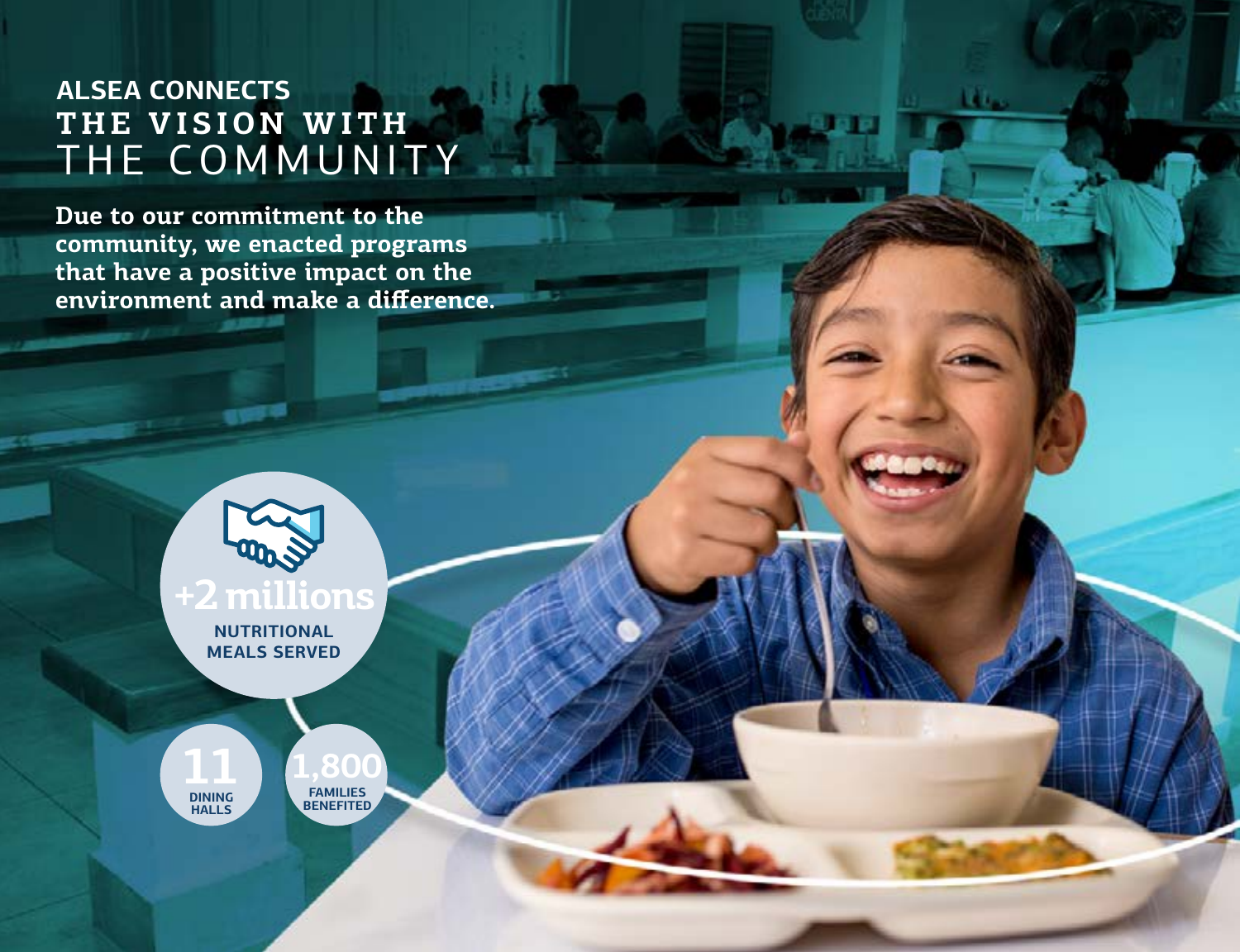# OUR **COMMUNITY**

**Alsea is committed to having a positive impact on our community, beyond our operations. We therefore put into practice programs aimed at combating child malnutrition, promoting employability, and driving productive projects for disadvantaged groups.**

In the awareness of our role as a Socially Responsible Enterprise, we invite our employees and suppliers to become involved in actions benefiting our community. All of us who are part of the Alsea family have made great strides in nutrition, assistance during natural disasters, community development, education, and the fostering of Mexican cuisine. There is still much to be done, but we are confident we are on the right path.





**+10,600**

**HOURS OF** 



#### **DONATIONS COLLECTED 2018 (%)**

| Va por mi Cuenta Campaign     | 43.43 |
|-------------------------------|-------|
| <b>Alsea and Subsidiaries</b> | 31.12 |
| <b>Employee Campaign</b>      | 14.38 |
| <b>Other brands campaigns</b> | 8.89  |
| <b>Founding members</b>       | 1.71  |
| Other allies Va por mi Cuenta | 0.47  |

Additionally, in 2018 we received a donation of \$7,354,431 million pesos, raised by the campaign One day for Mexico, as well as the contribution by the film "Lo que de verdad importa " for \$4,771,752 million pesos



#### **CAUSES / EARMARKED RESOURCES (%)**

| <b>Nutrition</b>                   | 70.95 |
|------------------------------------|-------|
| <b>Community development</b>       | 13.90 |
| <b>Community participation</b>     | 5.63  |
| <b>Education and employability</b> | 5.08  |
| <b>Fostering mexican cuisine</b>   | 4.00  |
| <b>Emergencies</b>                 | 0.27  |





**GLOBAL FIGURES**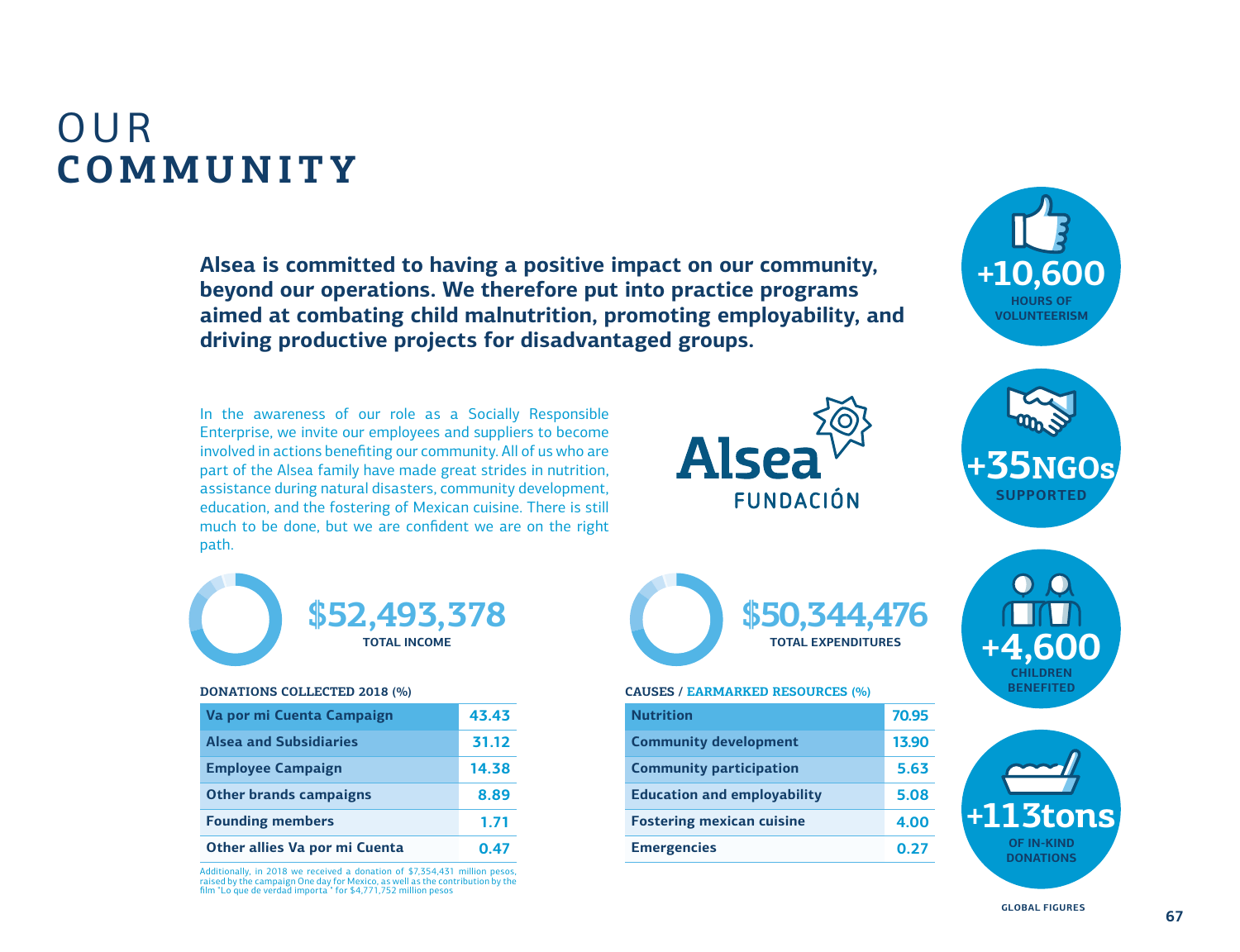## **MEXICO**

## **VA POR MI CUENTA MOVEMENT**

The movement Va por mi Cuenta, supported by the Alsea Foundation, inaugurated its 11th children's dining hall, the first to operate under a scholastic model. The dining hall is operated in collaboration with SEDAC I.A.P. and Comedor Santa María A.C., with the goal of providing nutritional meals for 740 children per day, between the ages of 3 and 12, who attend preschool and elementary school.

Beginning in 2012, It's on Me has been devoted to building and operating dining halls for children, called "Our Dining Hall"; the movement has served over 2,000,000 nutritional meals, benefitting more than 4,300 children each day. There have been marked improvements in their size, performance in school, and emotional aptitude thanks to the benefits of eating balanced meals suited to their age and requirements.

The results to date and our commitment to combating child malnutrition serve as motivators to continue with this program, reinforce it, obtain greater donations, and provide support to other organizations.

> **+4,300 CHILDREN BENEFITED DAILY**

#### **Va por mi Cuenta Colombia**

The movement Va por mi Cuenta continues operating in Colombia, where 306 children have been benefitted through 6 institutions located in Medellín, Bogotá, Soacha, Bucaramanga, Cartagena and Cali, in alliance with Fundación Éxito and its program Gen Cero in the following institutions: Misioneras de Cristo Maestro, Fundación Ximena Rico Llano, Fundación Semilla y Fruto, Abc Prodein, Asociación de Mujeres Artesanas Luz y Vida, and Funsodelpo.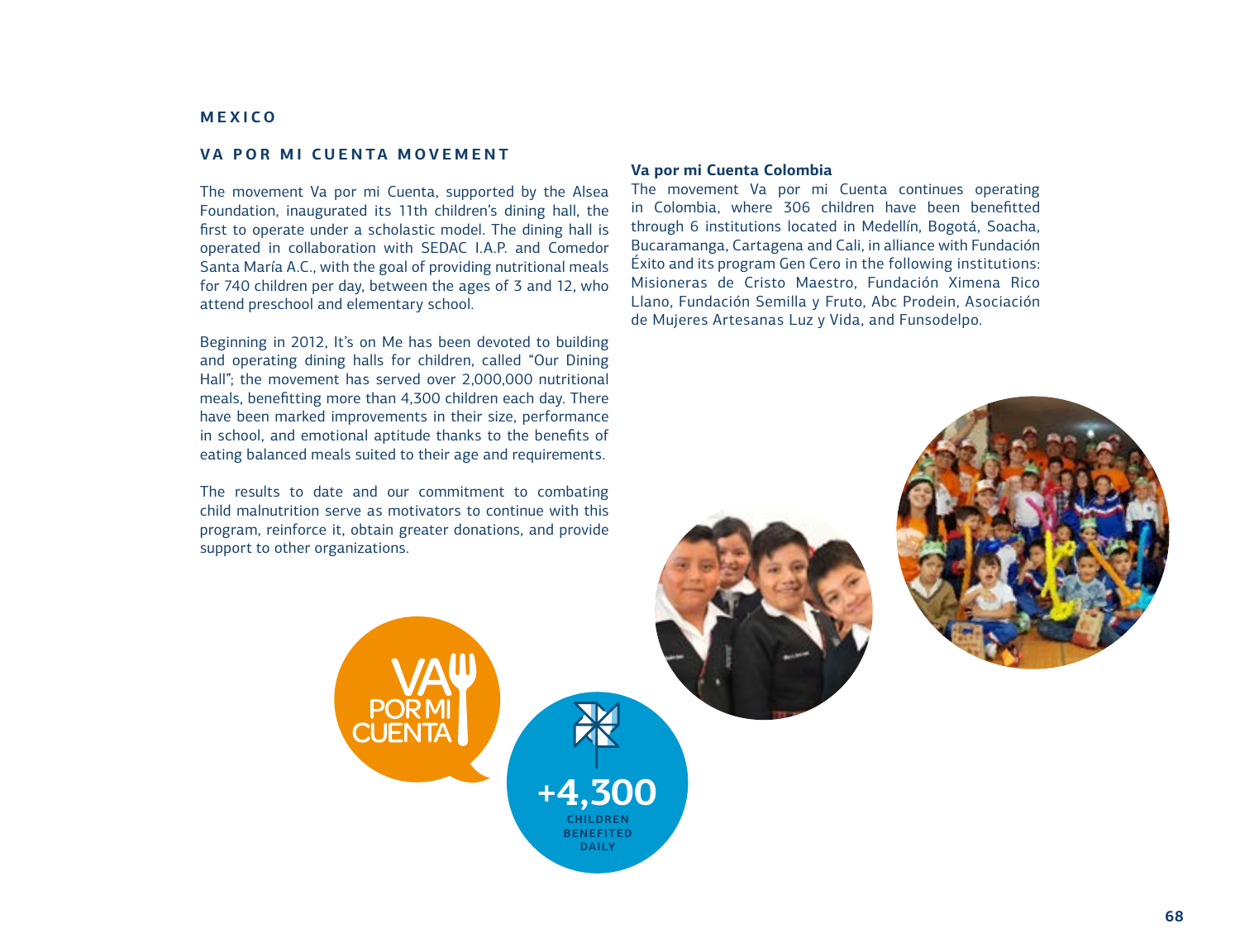## **SOCIAL INVESTMENT/ EDUCATION**

#### **Senior Citizens Program**

In August 2018, Starbucks celebrated the opening of its first store in Mexico operated 100% by a team of senior citizens between the ages of 60 and 65. This store is located in the Coyoacán Corporate Offices, in Mexico City. This initiative represents an opportunity for senior citizens to become part of the labor market.

Since 2011, Starbucks has worked hand-in-hand with INAPAM -the National Institute for Senior Citizens- on the design of a pilot program to provide suitable working conditions for this age group.



#### **Sustainable Coffee Challenge**

Beginning in 2017, Alsea participated in the international Sustainable Coffee Challenge, whose purpose is to make coffee the primary agricultural product worldwide. Ever since then, we have developed different projects to promote the drinking of Mexican coffee and thereby help local coffee growers, protect the environment, reduce carbon footprints, and provide new coffee plants for reforestation purposes.

We also promote consuming our brands, and in 2018 all branches of El Portón incorporated into their menu organic coffee products from CESMACH, a cooperative from Chiapas, which is a regional organization with 619 small growers.

Our purchases from this cooperative represent 16% of their total income.

## **Mexican Cuisine**

With the aim to continue supporting, promoting, safeguarding and rescuing Mexican cuisine, in 2018 we initiated "Head to Head between traditional cooks and mayoras from El Portón".

It consisted of an exchange of knowledge and it also generated an atmosphere suitable to the pride of sharing what it feels like to be someone who completed a majestic creation.

As a result of this effort, the book "Mujeres de Humo" was published, With the secrets of our kitchens and the legacy of our ancestors, over 200 traditional cooks from Totonacapan, Veracruz share their work. This book is an example of our actions as a promoter and leader in the revaluing of Mexican cuisine.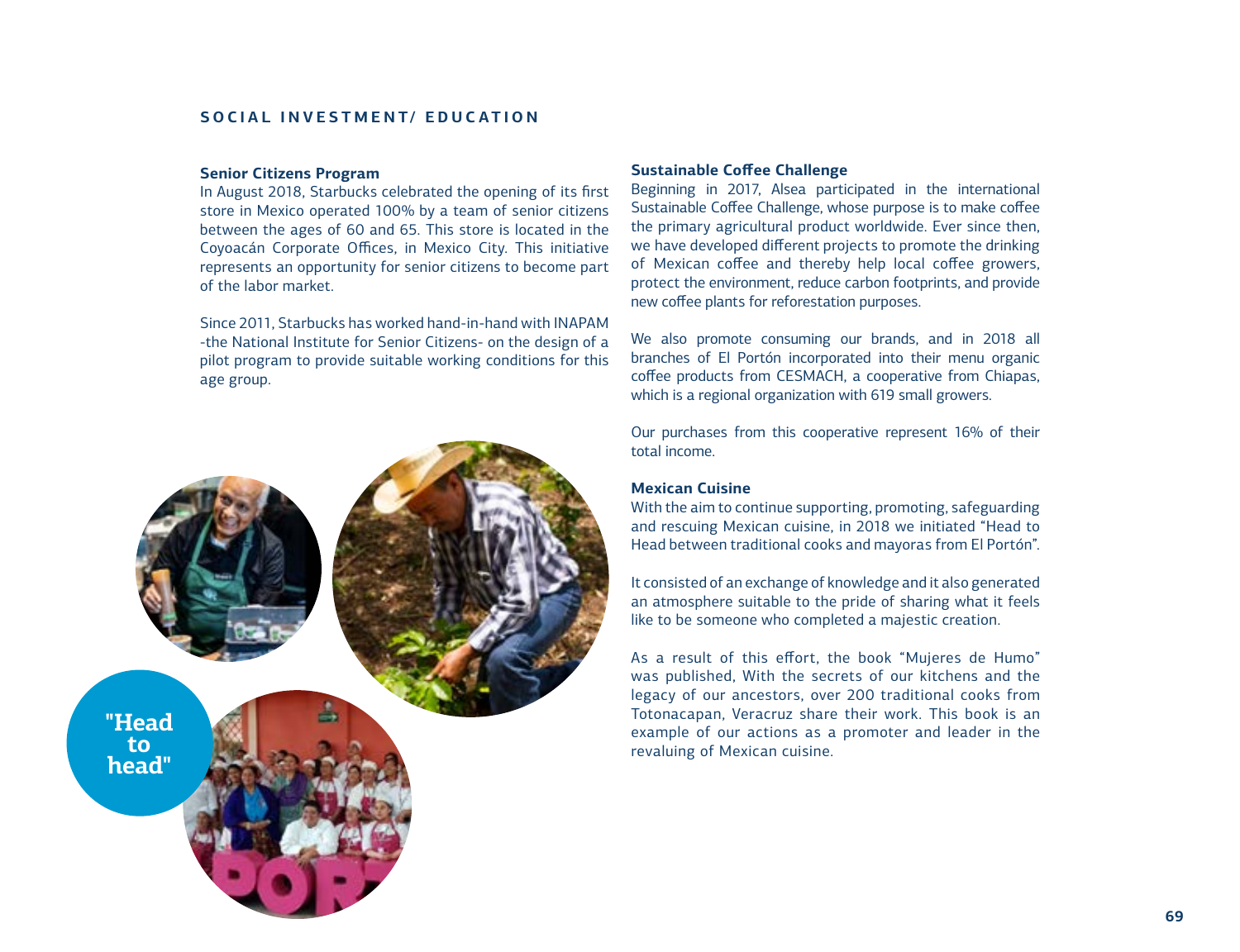## **Academic Excellence Program**

Alsea presented the children of our employees and the beneficiaries of the Alsea Foundation with 1,174 kits with school supplies, in recognition of their excellent academic performance and in support of their education.

#### **Opportunities and Employability Fund**

The Alsea Foundation and Starbucks International continue rendering support to this program with the goal of helping young people in tenuous circumstances so they can have better living conditions, provide motivation for their skills, and to help them in their employability. During 2018, some seven organization were supported, benefitting more than 1,000 young people.



Integra **iBienve** 

## **INTEGRA Program**

This initiative is a source of great pride for us as its goal is to provide educational opportunities and employability for talented young people living in tenuous circumstances, beneficiaries of the Alsea Foundation.

With this we seek to develop values and key competencies that favor growth on the job for young people, thereby creating a seedbed of valuable talent committed to the future of Alsea, and at the same time helping to reinforce the leadership of its members by guiding and training young people.

Three fundamental roles have been defined: the role of trainee, who is the candidate; the integrator, who has the trainee as his charge and is responsible for his/her training; and lastly, the integrator sponsor, who is in charge of the overall development of the trainee, as well as his/her integration with Alsea and its brands.

The trainee participates for four years with the organization, during which said trainee collaborates in different areas that are suitable to his/her profile, career, and experience. In addition, during this time the trainees will learn Alsea values and develop different labor competencies that are highly valued on the market.

Trainees also receive a 100% scholarship to one of several prestigious universities in the county. We have currently achieved the participation of two generations, which totals 17 trainees.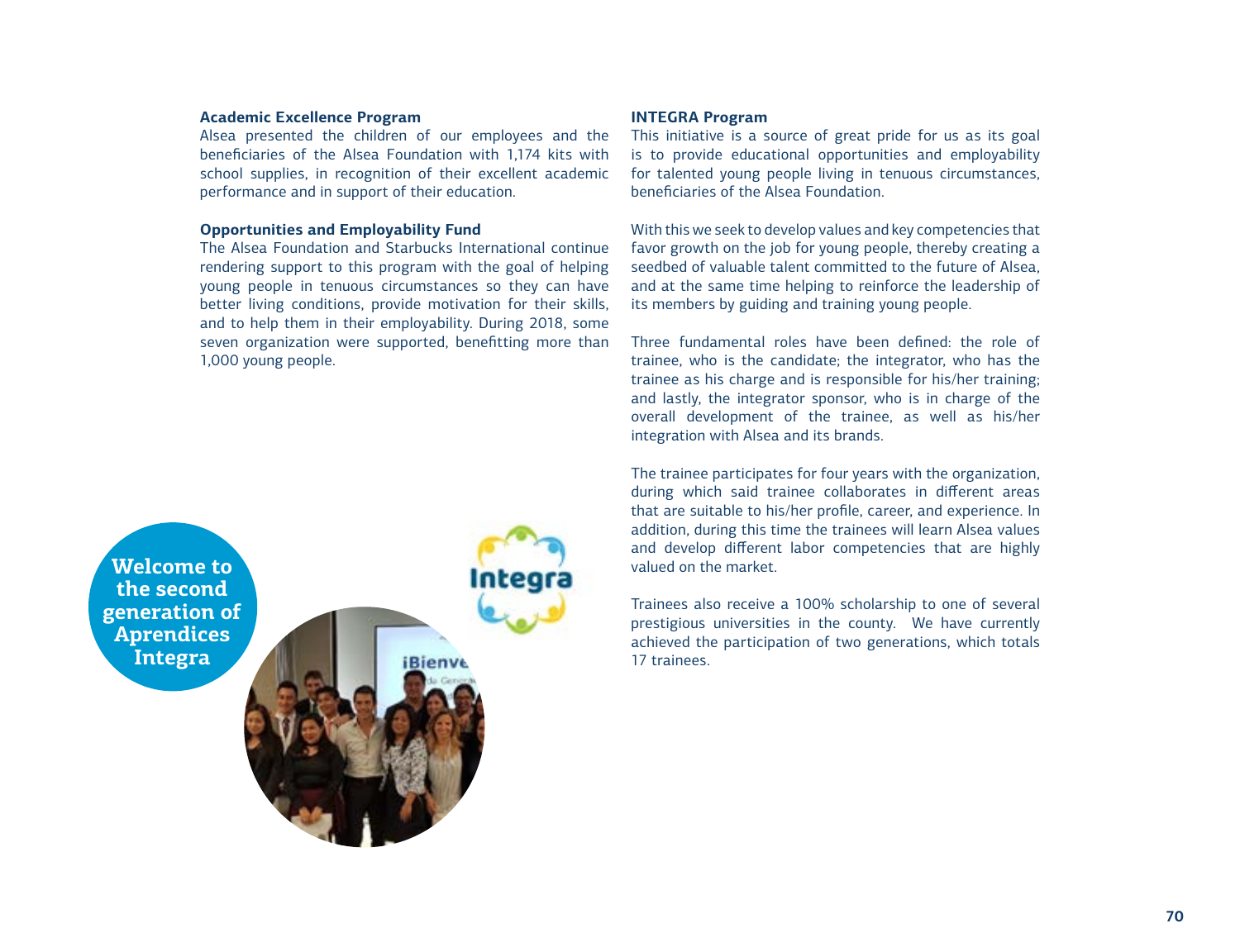## **Our Materiality**

Each year we develop our overall report where we consolidate information for the period comprising January 1st to December 31st. This year we used the Global Reporting Initiative -GRIas a reporting standard.

The content is based on a materiality analysis that Alsea conducted in 2017, and which is valid for two years. Said analysis identified stakeholders for our organization, as well as the interests and relevant expectations for both parties.

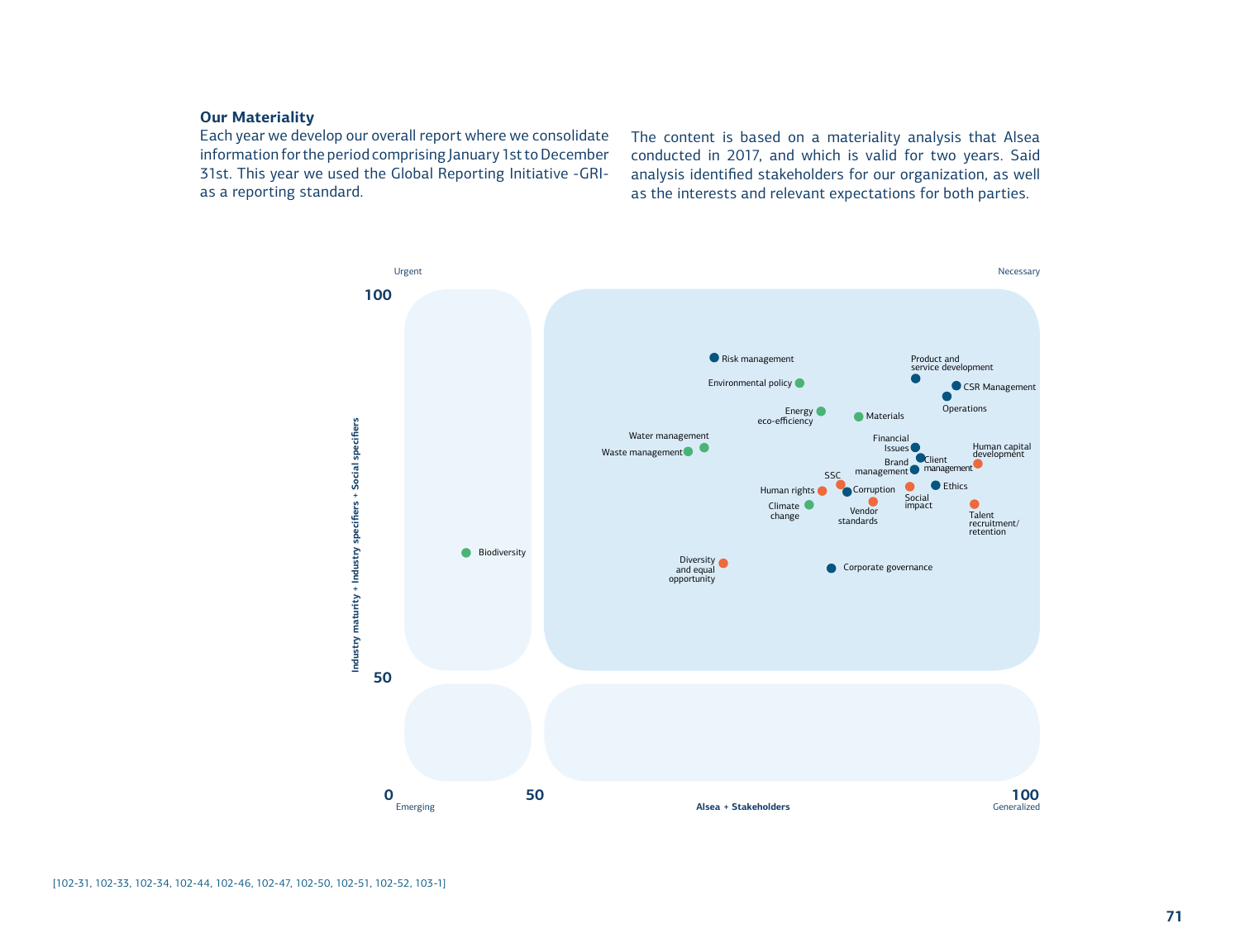Based on GRI guidelines, a determination was made regarding subjects that qualify as material aspects and which were considered when preparing this annual report, and also to define action programs within our Sustainability Model.

The graph illustrates the material aspects as per their importance, the maturity of the stakeholders with regards to the sector, and the classification of said stakeholders as regards Alsea.

Those aspects deemed material for Alsea are as follows:

- Corporate Social Responsibility Management
- Risk management
- Ethics and integrity
- Corruption / bribery / transparency
- Brand management
- Financial matters
- Operations
- Product development / services / product responsibility
- Customer relations management
- Environmental policies / Environmental management system
- Materials
- Energy ecoefficiency
- Climate change and other atmospheric emissions
- Talent attraction and retention
- Human capital development
- Occupational health and safety
- Human rights
- Social impact
- Supplier standards

The evaluation considered those aspects which could represent a risk for the organization, which are defined as urgent issues and which receive immediate attention to mitigate the risk. These aspects include **waste management**  and **water resource management,** receiving constant attention since 2017.

**Corporate governance and diversity and equal opportunities** are subjects that Alsea must always keep in mind and never ignore due to the level of importance they represent for the organization.

As a complement to the analysis of materiality, we consulted with two of our primary stakeholders:

Employees: from whom we received satisfactory feedback, conveying their interest in the following subjects:

- Labor practices
- Equal pay for men and women alike
- Human capital development
- Occupational health and safety
- Human rights
- Compliance with international labor standards
- Follow up on cases of discrimination and the measures taken
- Training
- Labor environment
- Health and safety
- Ethics

Customers: who expressed an interest in the following subjects:

- Brand / product management
- Quality
- Price
- Compliance with quality standards